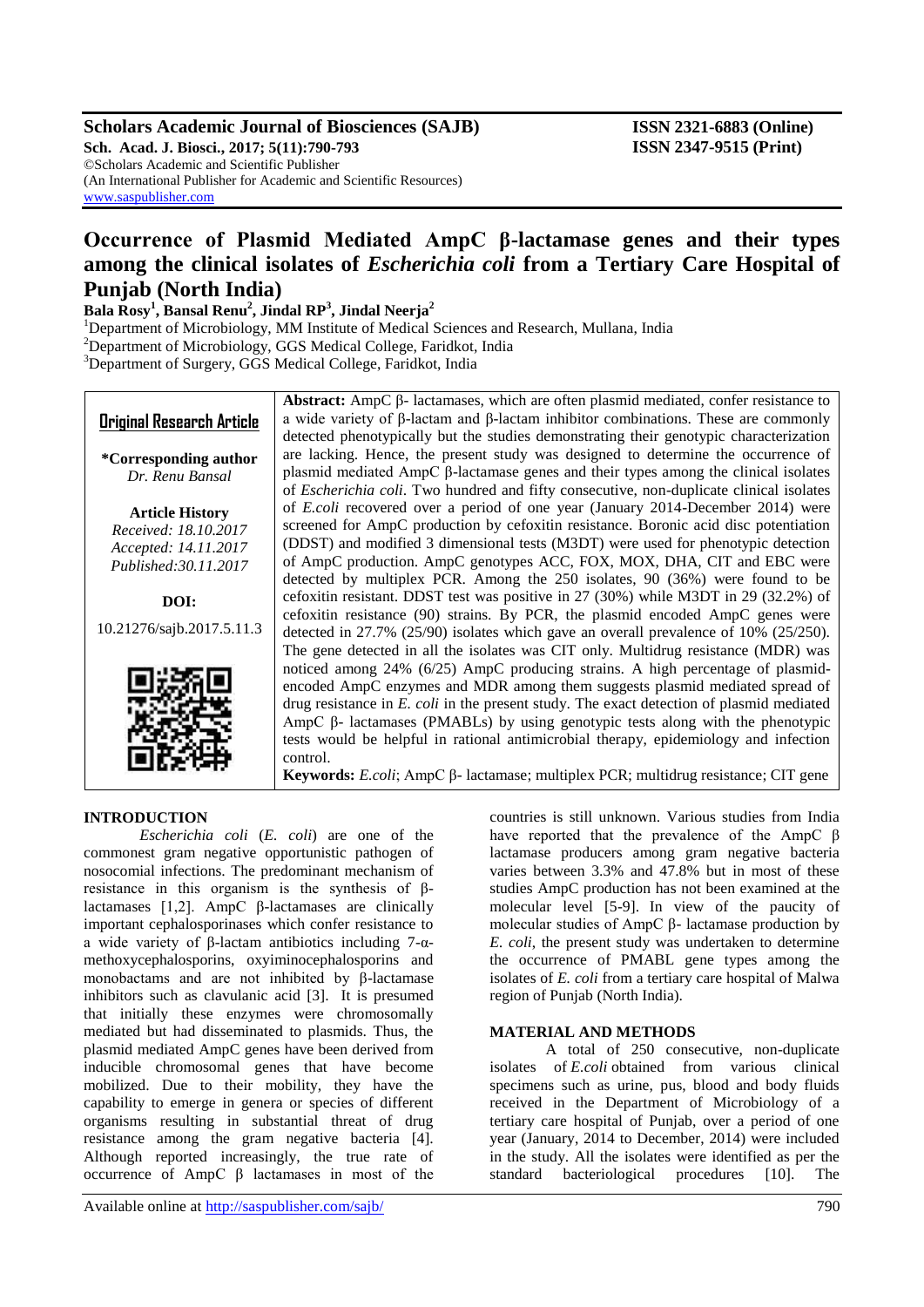#### **Bala Rosy** *et al.***, Sch. Acad. J. Biosci., Nov 2017; 5(11):790-793**

antibiogram of the isolates to various antibiotics such as ampicillin (2µg), ceftazidime (30µg), cefotaxime (30µg), ceftriaxone (30µg), cefoxitin (30µg), amikacin (30µg), ciprofloxacin (5µg), imipenem (10µg), amoxicillin-clavulanic acid  $(20 + 10\mu$ g), was determined by the Kirby-Bauer's disk diffusion method according to Clinical Laboratory Standards Institute (CLSI) guidelines [11]. *E. coli* ATCC 25922 was used as a quality control strain. The isolates which were resistant to one or more third generation cephalosporins were screened for AmpC β-lactamase production. The isolates which yielded <18 mm zone diameter around cefoxitin disc were taken as putative AmpC producers [12] and were subjected to Boronic acid disc potentiation (DDST) and Modified three dimensional tests (M3DT) for phenotypic confirmation [12,13]. In Boronic acid disc potentiation test, AmpC production was detected by observing an increase in zone of inhibition by  $\geq 5$ mm around cefoxitin- boronic

acid disc than that around disc containing cefoxitin alone;[12] while in the Modified three dimensional test isolates which showed clear distortion of zone of inhibition of cefoxitin disc by enhanced growth of surface organism were taken as AmpC producers. Isolates with no distortion were considered as AmpC non-producers [13].

For molecular characterization, all the cefoxitin resistant *E.coli* strains were subjected to multiplex PCR to identify six family specific AmpC genes namely; FOX, MOX, CIT, DHA, EBC and ACC [14]. For this purpose plasmid DNA extraction was done using plasmid DNA extraction kit (Macherey-Nagel). The extracted DNA was amplified using the primers as described by Perez *et al* [15]. (Table 1). The amplified products were analyzed by gel electrophoresis in 2% agarose gel stained with ethidium bromide. (Figure 1)



**Fig-1: Multiplex PCR showing plasmid-encoded AmpC β-lactamase CIT genes**

| Amplicon size (bp) |
|--------------------|
|                    |
|                    |
|                    |
|                    |
|                    |
|                    |
|                    |
|                    |
|                    |
|                    |
|                    |
|                    |
|                    |
|                    |

|  | Table-1: Primers used for characterization of AmpC β-lactamases |  |  |
|--|-----------------------------------------------------------------|--|--|
|  |                                                                 |  |  |

#### **RESULTS**

Out of 250 *E.coli* isolates, 90(36%) showed cefoxitin resistance. The two phenotypic tests i.e. DDST and M3DT confirmed the presence of AmpC production in 27/90 (30%) and 29/90 (32.2%) isolates respectively. In all, 33(36.7%) strains were phenotypically confirmed to be AmpC producers.

Plasmid mediated AmpC β-lactamase (PMABL) genes were detected by multiplex PCR in

25/90 (27.7%) of cefoxitin resistant strains and the genes detected in all these isolates were CIT. No isolate was found to harbour FOX, MOX, DHA, EBC and ACC genes (Figure 1).

The antibiogram of 25 molecularly confirmed AmpC producing strains showed high level resistance against ampicillin (100%), third generation cephalosporins (ceftazidine, cefotaxime and ceftriaxone 100% each) followed by ciprofloxacin (92.1%) and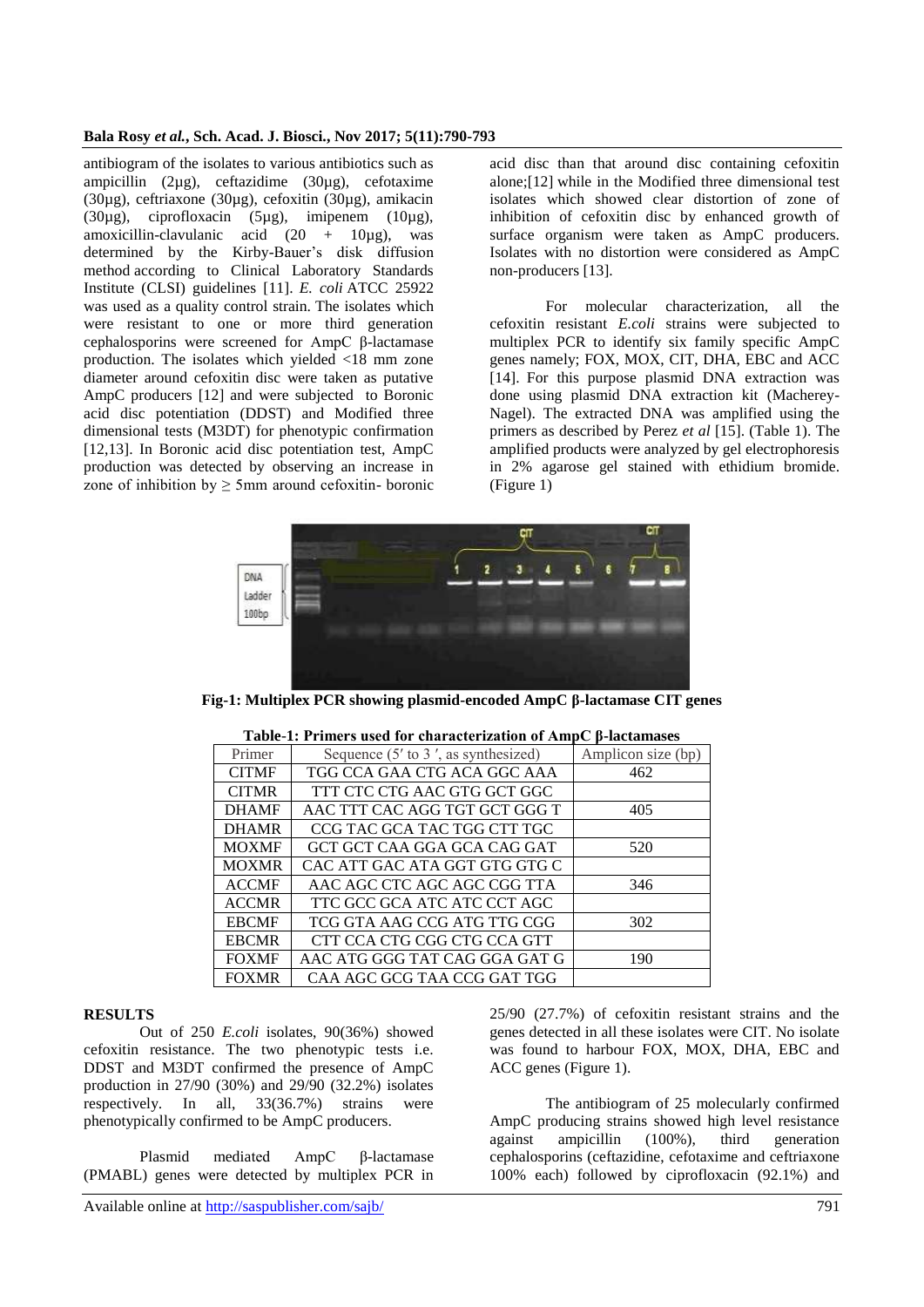amoxyclavulanic acid (57.9%). Sensitivity to imipenem and amikacin was 97.3% and 78.9% respectively (Figure 2). Multidrug resistance (MDR) was observed in 6/25 (24%) of PMABL strains.



**Fig-2: Antibiogram of molecularly confirmed AmpC β-lactamase producing** *E coli* **isolates**

#### **DISCUSSION**

AmpC β lactamase mediated resistance constitutes an emerging therapeutic problem in infections caused by *E coli* and other members of family *Enterobacteriaceae*. During the last decade it has been reported from different parts of India (6.97% from New Delhi, 47.8% from Kolkata and 37.5% from Chennai) [5-9, 16]. The present study found it to be 36.7% which corrobrates the findings from Chennai and Kochi, but is higher than some other studies [4-9, 16]. This variation could, in part be, because of lack of CLSI guidelines for phenotypic methods to screen and detect AmpC activity in *Enterobacteriaceae* [11]. The high prevalence in our study could also be due to empirical cephalosporin therapy which is a known mechanism for increasing selective pressure.

In the present study 36% (90/250) of E. coli isolates were labelled as putative AmpC producers on the basis of cefoxitin resistance. This is almost similar to the findings of Manoharan et al who observed cefoxitin resistance in 36.5% of their gram negative isolates and found cefoxitin resistance, a quite reliable marker for screening of AmpC production [9]. However, other authors are of the opinion that cefoxitin resistance does not reliably indicate AmpC production [14]. In the present study, phenotypic tests further used for detection of AmpC production were DDST and M3DT because these are less prone to inter-observer variability and are the most widely used tests. Still, it was observed that Boronic acid disc potentiation test failed to demonstrate AmpC enzyme in 70% (63/90) and modified there dimensional test in 67.7% (61/90) of our isolates. These finding are consistent with the results of other workers [14, 17] and could be because cefoxitin resistance in AmpC non producers might be due to the presence of some other mechanism of resistance such as alteration of outer membrane

permeability caused by porin channel mutations [14,17].

As the phenotypic tests alone are not helpful to differentiate between plasmid mediated enzyme producers and the chromosomal hyper producers or porin loss mutants, to know the true number of PMABL producers, all the 90 cefoxitin resistance strains of *E. coli* were subjected to DNA amplification for PMABL coded genes using multiplex PCR; which is considered as a gold standard test to determine the true occurrence of AmpC β lactamases [14]. The plasmid encoded AmpC genes were observed in (25/90) 27.7% isolates which gave an overall prevalence of 10% (25/250) in our study.

A multi-centric study from six geographically different regions of the country reported the presence of these genes in 38.1% of isolates of *E.coli* [9]. A quite low prevalence of 4.6% has also been reported in another study [16]. The 25 PMABL producing strains of our study showed positivity for CIT genotype only. These results are consistent to the finding of Madhavan and Jayalakshmi, 2016 [18]. Other studies from different part of India have reported DHA and MOX genes along with CIT in their *E.coli* isolates [4, 9, 19]. The ACC, EBC and FOX genes have also been reported along with predominant CIT, DHA and MOX genes in some other Indian studies [4, 9]. The presence of CIT gene only among the *E.coli* isolates of our study as well as its predominance in gram negative bacilli in other studies [4, 9, 17, 19] suggests a rapid dissemination of the plasmid mediated CIT gene which is posing a substantial threat with the emergence of multidrug resistance.

The occurrence of multidrug resistance in 24% of PMABL strains of *E.coli* in our tertiary care hospital